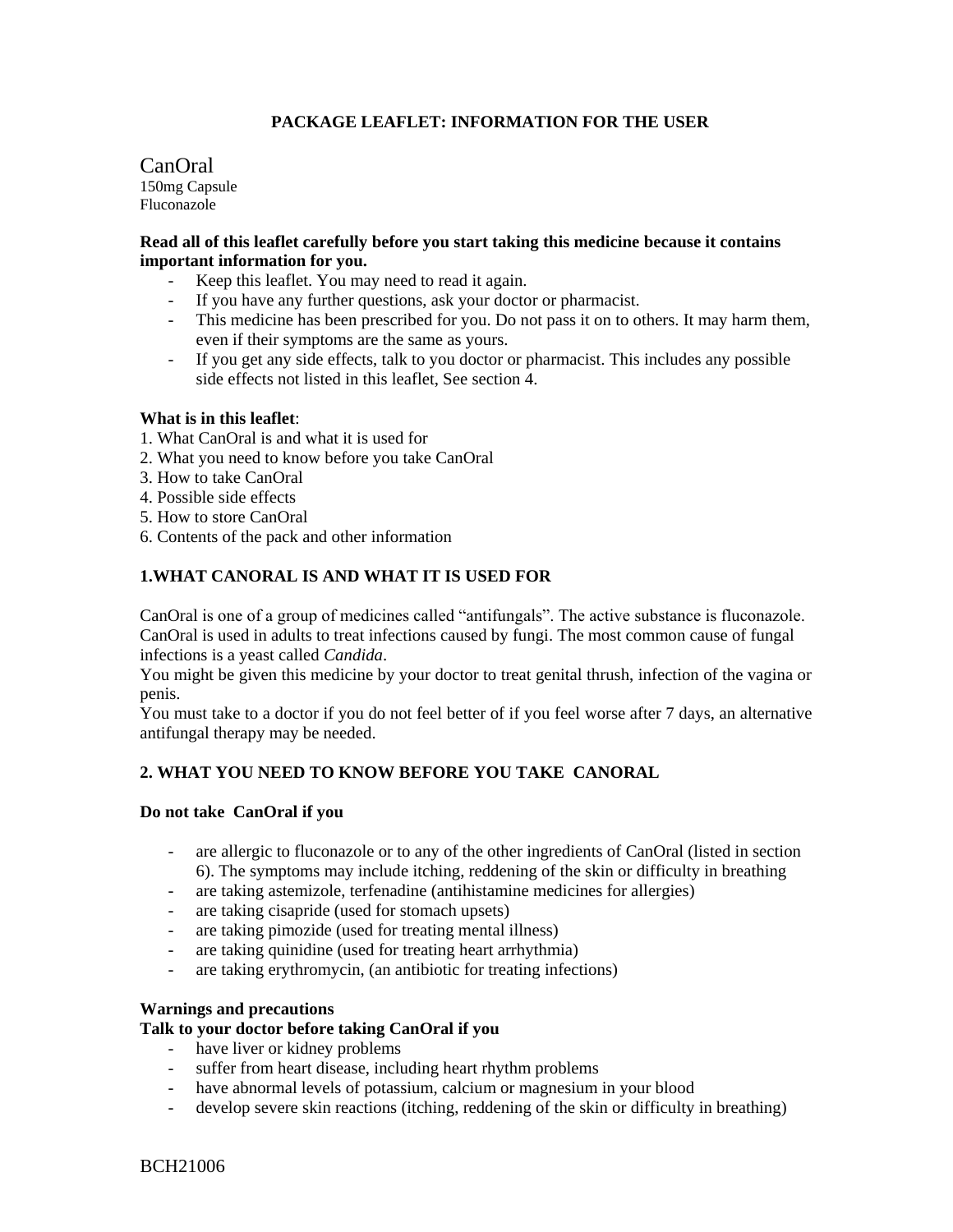- have ever developed a severe skin rash or skin peeling, blistering and/or mouth sores after using CanOral
- develop signs of 'adrenal insufficiency' where the adrenal glands do not produce adequate amounts of certain steroid hormones such as cortisol (chronic, or long lasting fatigue, muscle weakness, loss of appetite, weight loss, abdominal pain)
- if the fungal infection does not improve, as alternative antifungal therapy may be needed.

Serious skin reactions including drug reaction with eosinophilia and systemic symptoms (DRESS) have been reported in association with CanOral treatment. Stop using CanOral and seek medical attention immediately if you notice any of the symptoms related to these serious skin reactions described in section 4.

# **Children**

Although this medicine is for adults it can be used in adolescents (from 12 to 17 years old) if treatment is essential and no suitable alternative exists and should be taken in the same way as for adults.

# **Other medicines and CanOral**

Tell your doctor or pharmacist if you are taking, have recently taken or might take any other medicines.

Tell your doctor **immediately** if you are taking astemizole, terfenadine (an antihistamine for treating allergies) or cisapride (used for stomach upsets) or pimozide (used for treating mental illness) or quinidine (used for treating heart arrhythmia) or erythromycin (an antibiotic for treating infections) as these should not be taken with CanOral (see section: "Do not take CanOral if you").

There are some medicines that may interact with CanOral.

Make sure your doctor knows if you are taking any of the following medicines:

- rifampicin or rifabutin (antibiotics for infections)
- alfentanil, fentanyl (used as anaesthetic)
- amitriptyline, nortriptyline (used as anti-depressant)
- amphotericin B, voriconazole (anti-fungal)
- medicines that thin the blood to prevent blood clots (warfarin or similar medicines)
- benzodiazepines (midazolam, triazolam or similar medicines) used to help you sleep or for anxiety
- carbamazepine, phenytoin (used for treating fits)
- verapamil, nifedipine, isradipine, amlodipine felodipine and losartan (for hypertensionhigh blood pressure)
- olaparib (used for treating ovarian cancer)
- ciclosporin, everolimus, sirolimus or tacrolimus (to prevent transplant rejection)
- cyclosphosphamide, vinca alkaloids (vincristine, vinblastine or similar medicines) used for treating cancer
- halofantrine (used for treating malaria)
- statins (atorvastatin, simvastatin and fluvastatin or similar medicines) used for reducing high cholesterol levels methadone (used for pain) celecoxib, flurbiprofen, naproxen, ibuprofen, lornoxicam, meloxicam, diclofenac (Non-Steroidal Anti-Inflammatory Drugs (NSAID))
- oral contraceptives
- prednisone (steroid)
- zidovudine, also known as AZT; saquinavir (used in HIV-infected patients)
- medicines for diabetes such as chlorpropamide, glibenclamide, glipizide or tolbutamide
- theophylline (used to control asthma)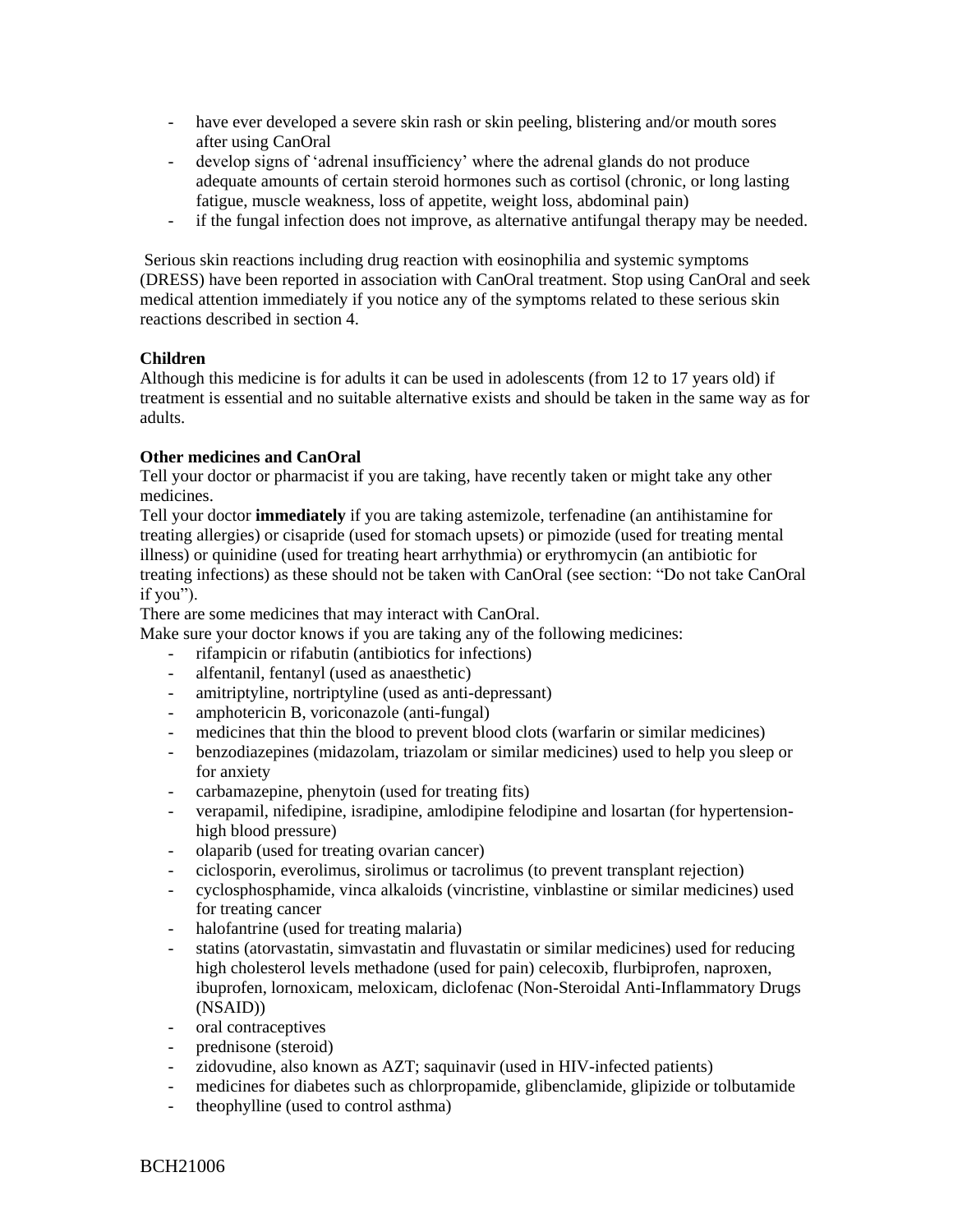- tofacitinib (used for treating rheumatoid arthritis)
- vitamin A (nutritional supplement)
- ivacaftor (used for treating cystic fibrosis)
- amiodarone (used for treating uneven heartbeats 'arrhythmias')
- hydrochlorothiazide (a diuretic)

Please tell your doctor or pharmacist if you are taking or have recently taken any other medicines, including medicines obtained without a prescription.

## **CanOral with food and drink**

You can take your medicine with or without a meal.

### **Pregnancy and breast-feeding**

Tell your doctor if you are pregnant, trying to become pregnant or breast-feeding. You should not take CanOral if you are pregnant, think you may be pregnant, are trying to become pregnant or breast-feeding, unless your doctor has told you to. Fluconazole taken during the first trimester of pregnancy may increase the risk of miscarriage. Fluconazole taken at low doses during the first trimester may slightly increase the risk of a baby being born with birth defects affecting the bones and/or muscles. You can continue breast-feeding after taking a single dose of 150 mg CanOral. You should not breast-feed if you are taking a repeated dose of CanOral. Ask your doctor or pharmacist for advice before taking any medicines.

### **Driving and using machines**

When driving vehicles or using machines, it should be taken into account that occasionally dizziness or fits may occur.

### **CanOral contains lactose monohydrate**

This medicine contains a small amount of lactose (milk sugar). If you have been told by your doctor that you have an intolerance to some sugars, contact your doctor before taking this medicinal product.

# **3. HOW TO TAKE CANORAL**

Always take this medicine exactly as your doctor has told you. You should check with your doctor or pharmacist if you are not sure. Swallow the capsule whole with a glass of water.

### **Adults**

150 mg as a single dose.

Doctors sometimes prescribe different doses to these. Always take your medicine exactly as your doctor has told you. You should check with your doctor or pharmacist if you are not sure.

### **Elderly**

The usual adult dose should be given.

### **Patients with kidney problems**

The usual adult dose should be given.

BCH21006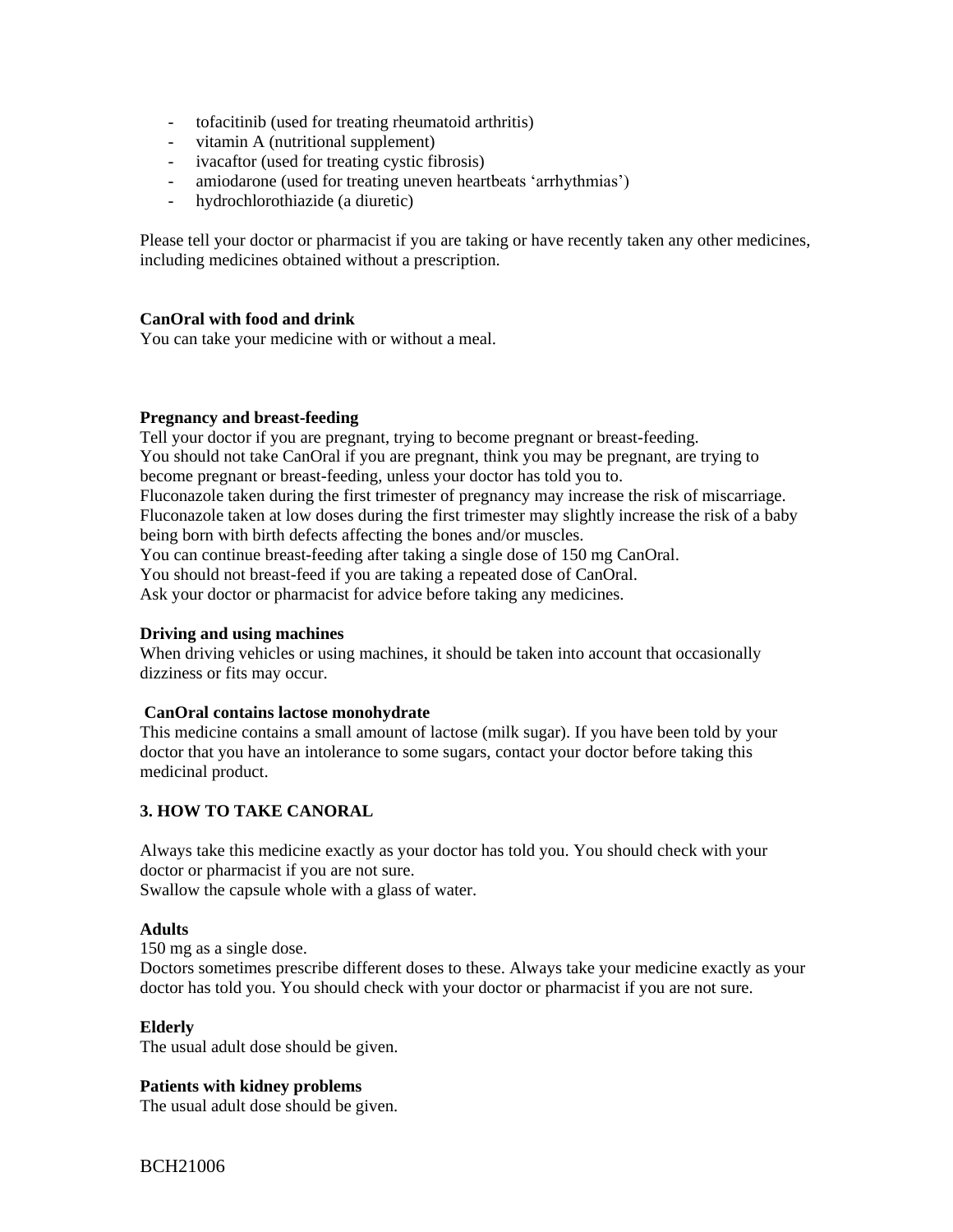## **How quickly will the treatment start to work?**

## **Vaginal thrush**

Your condition should start to clear up within a few days - some women notice an improvement in one day.

If your condition does not clear up within a few days you should go back to your doctor.

## **Penis thrush infection**

Your condition should start to clear up within a few days but it may take up to a week. If your condition has not cleared up after one week, you should go back to your doctor.

## **If you take more CanOral than you should**

Taking too many capsules at once may make you unwell. Contact your doctor or your nearest hospital casualty department at once. The symptoms of a possible overdose may include hearing, seeing, feeling and thinking things that are not real (hallucination and paranoid behaviour). Symptomatic treatment (with supportive measures and gastric lavage if necessary) may be adequate.

## **If you forget to take CanOral**

Do not take a double dose to make up for a forgotten dose. If you forget to take a dose, take it as soon as you remember. If it is almost time for your next dose, do not take the dose that you missed.

If you have any further questions on the use of this medicine, ask your doctor or pharmacist.

## **4. POSSIBLE SIDE EFFECTS**

Like all medicines, CanOral can cause side effects, although not everybody gets them. Stop using CanOral and seek medical attention immediately if you notice any of the following symptoms:

- Widespread rash, high body temperature and enlarged lymph nodes (DRESS syndrome or drug hypersensitivity syndrome).

A few people develop **allergic reactions** although serious allergic reactions are rare**.** If you get any of the following symptoms, **tell your doctor immediately.** 

- sudden wheezing, difficulty in breathing or tightness in the chest
- swelling of eyelids, face or lips
- itching all over the body reddening of the skin or itchy red spots
- **s**kin rash
- severe skin reactions such as a rash that causes blistering (this can affect the mouth and tongue).

CanOral may affect your liver. The signs of liver problems include:

- tiredness
- loss of appetite
- vomiting
- yellowing of your skin or the whites of your eyes (jaundice)

If any of these happen, stop taking CanOral and **tell your doctor immediately.**

### **Other side effects:**

Additionally, if any of the following side effects gets serious, or if you notice any side effects not listed in this leaflet, please tell your doctor or pharmacist.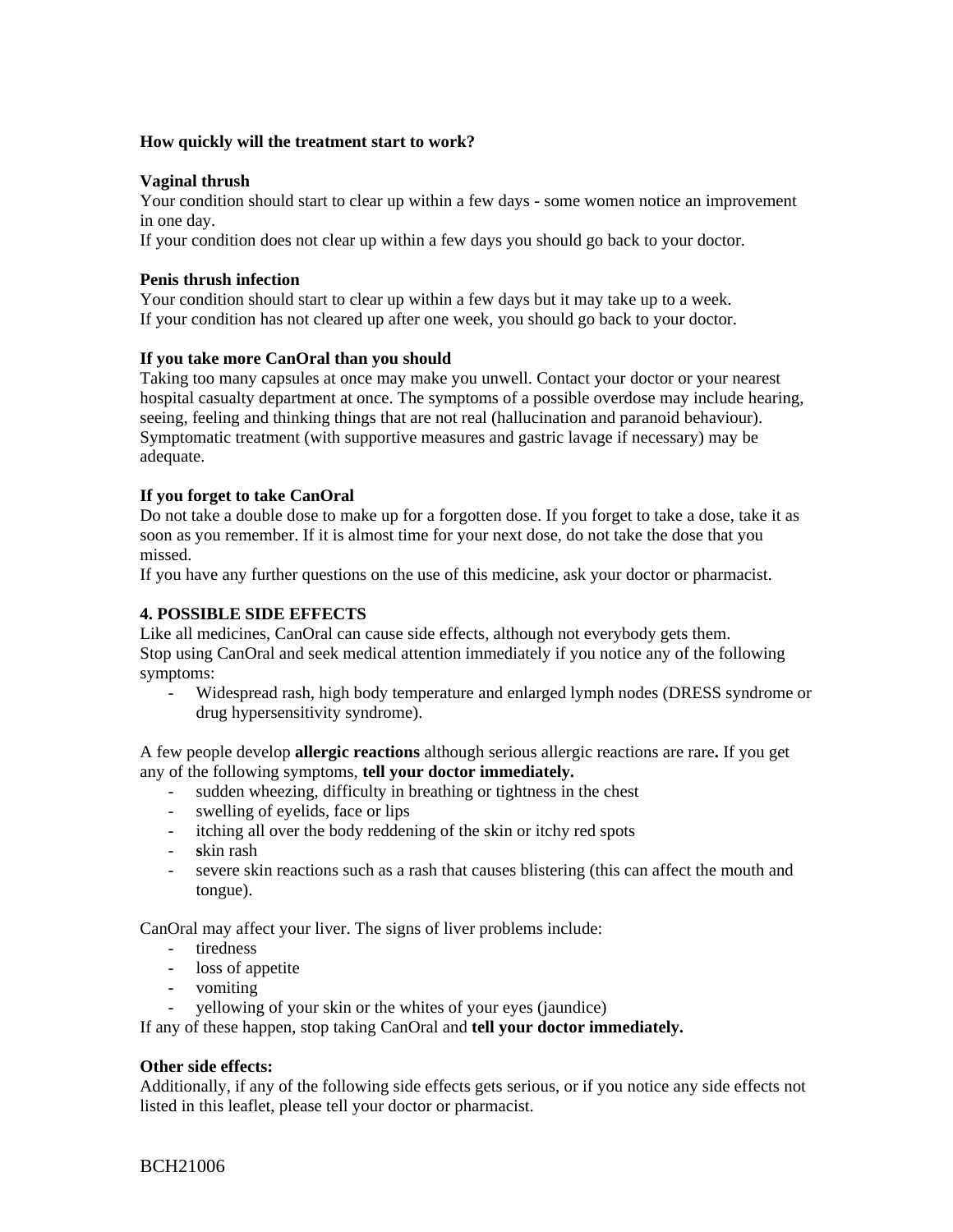Common side effects which affect 1 to 10 users in 100 are listed below:

- headache
- stomach discomfort, diarrhoea, feeling sick, vomiting
- increases in blood tests of liver function
- rash

Uncommon side effects which affect 1 to 10 users in 1,000 are listed below:

- reduction in red blood cells which can make skin pale and cause weakness or breathlessness
- decreased appetite
- inability to sleep, feeling drowsy
- fit, dizziness, sensation of spinning, tingling, pricking or numbness, changes in sense of taste
- constipation, difficult digestion, wind, dry mouth
- muscle pain
- liver damage and yellowing of the skin and eyes (jaundice)
- wheals, blistering (hives), itching, increased sweating
- tiredness, general feeling of being unwell, fever

Rare side effects which affect 1 to 10 users in 10,000 are listed below:

- lower than normal white blood cells that help defend against infections and blood cells that help to stop bleeding
- red or purple discoloration of the skin which may be caused by low platelet count, other blood cell changes low blood potassium
- blood chemistry changes (high blood levels of cholesterol, fats)
- shaking
- abnormal electrocardiogram (ECG), change in heart rate or rhythm
- liver failure
- allergic reactions (sometimes severe), including widespread blistering rash and skin peeling, severe skin reactions, swelling of the lips or face
- hair loss

Frequency not known, but may occur (cannot be estimated from the available data):

hypersensitivity reaction with skin rash, fever, swollen glands, increase in a type of white blood cell (eosinophilia) and inflammation of internal organs (liver, lungs, heart, kidneys and large intestine) (Drug Reaction or rash with Eosinophilia and Systemic Symptoms (DRESS))

# Reporting of side effects

If you get any side effects, talk to your doctor, pharmacist or nurse. This includes any possible side effects not listed in this leaflet. You can also report side effects directly via HPRA Pharmacovigilance Website: [www.hpra.ie.](http://www.hpra.ie/) By reporting side effects you can help provide more information on the safety of this medicine.

# **5. HOW TO STORE CANORAL**

Keep out of the sight and reach of children.

Do not use CanOral after the expiry date which is stated on the pack after EXP. The expiry date refers to the last day of the month.

BCH21006